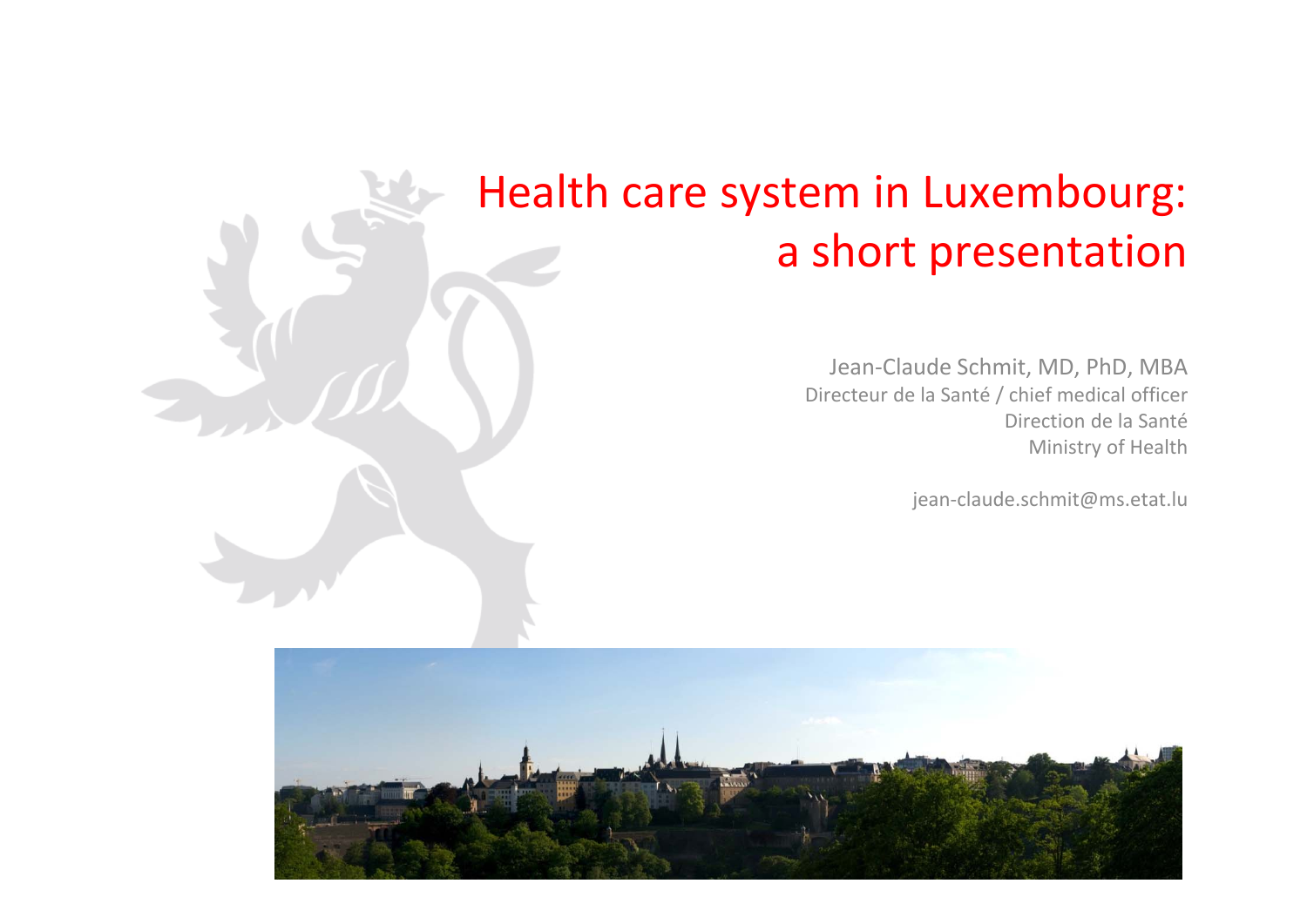

DU GRAND-DUCHÉ DE LUXEMBOURG

- $\triangleright$  Luxembourg The country
- > Healthcare system
- Population health status
- Expenditure and cost
- ▶ Conclusion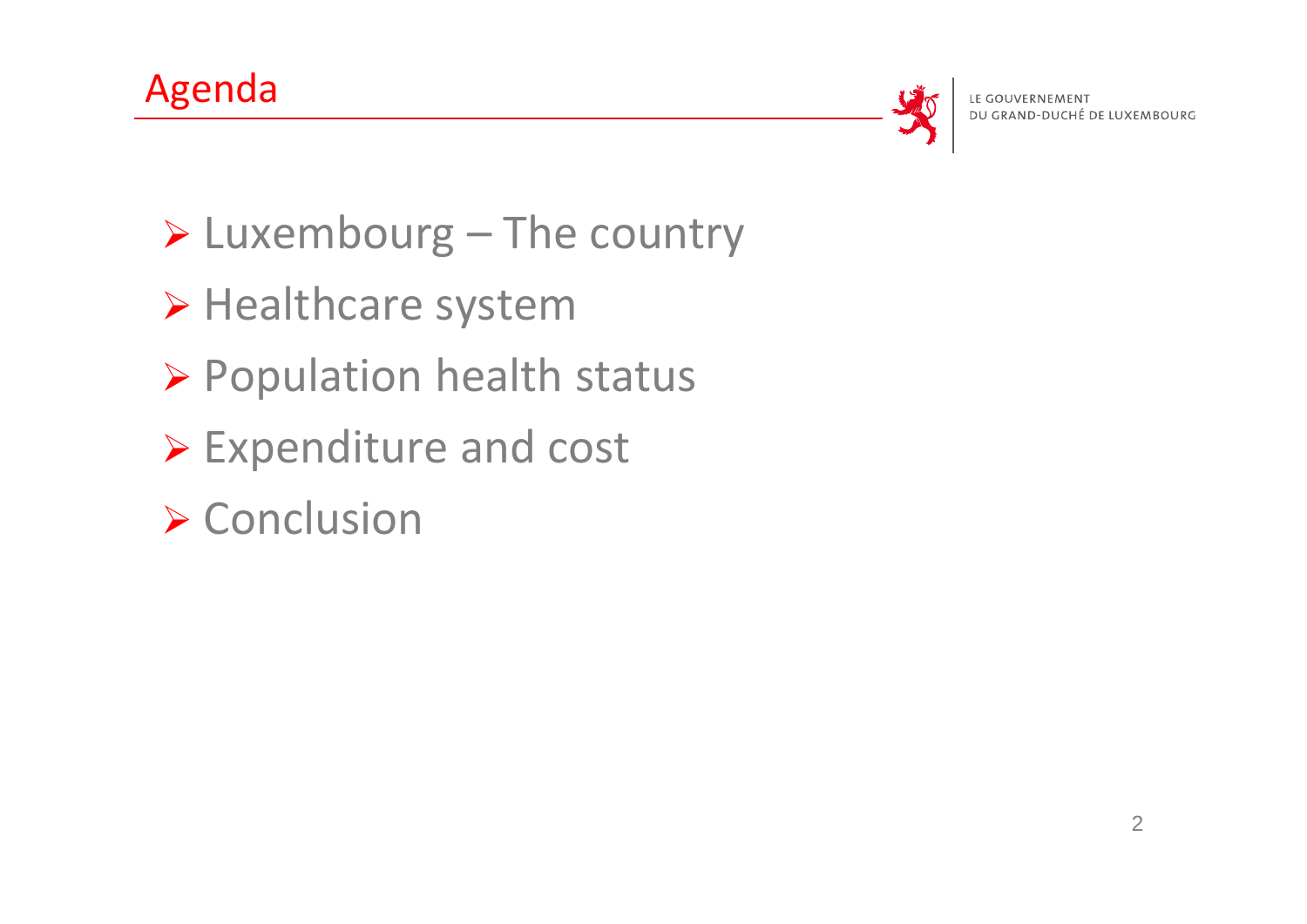

LE GOUVERNEMENT<br>DU GRAND-DUCHÉ DE LUXEMBOURG

### LUXEMBOURG – The Country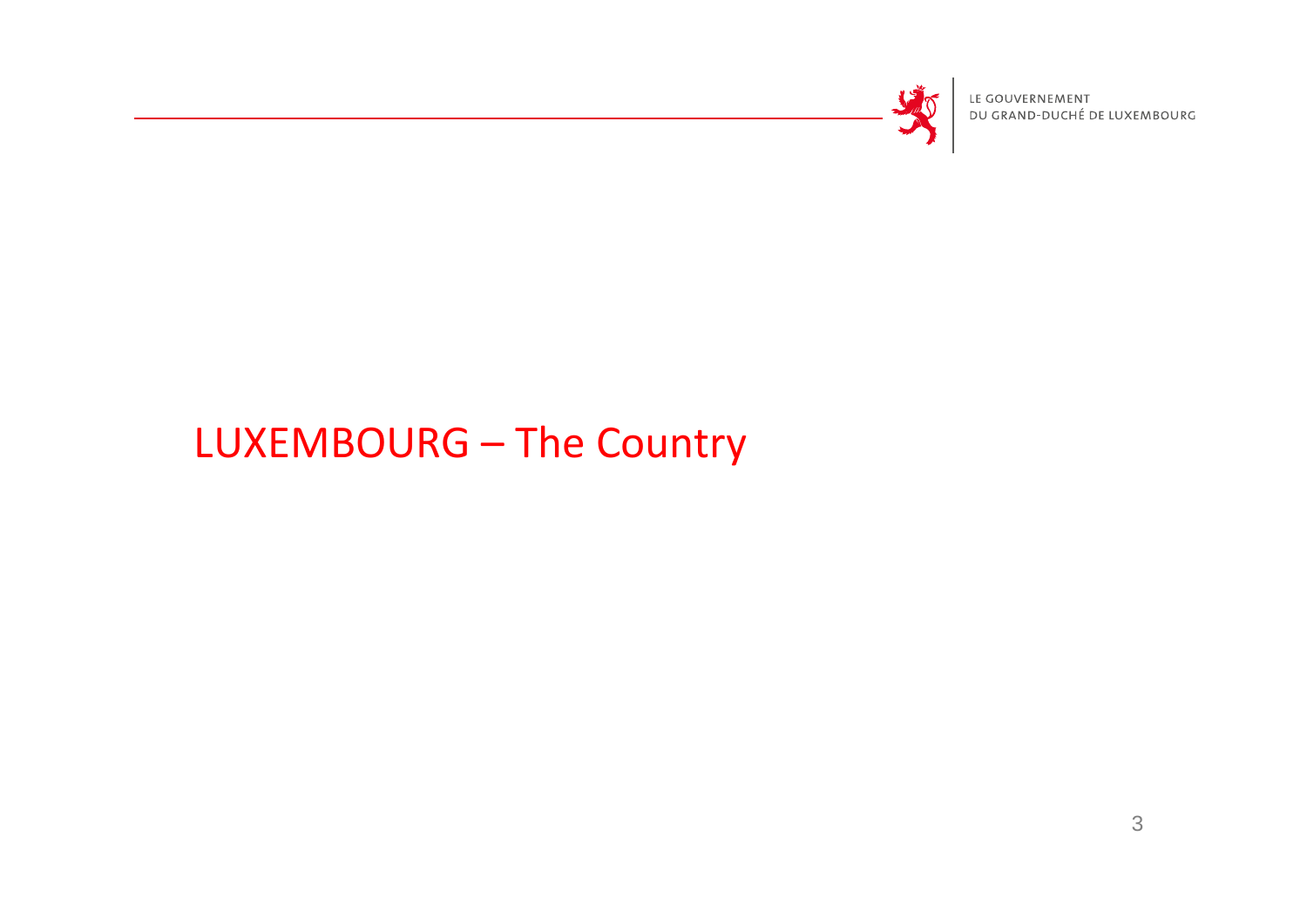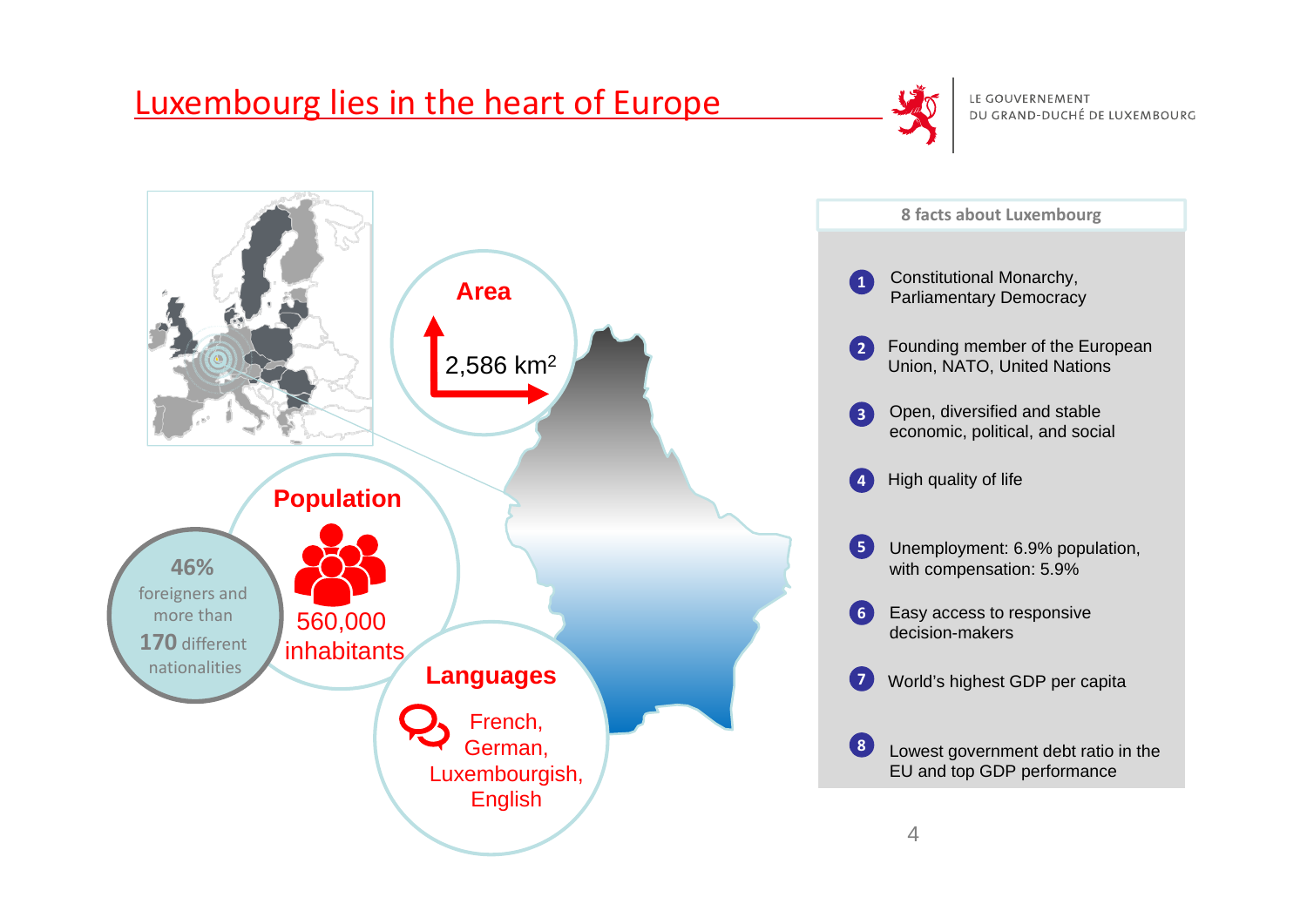

#### **Steady increase (20 years) High immigration rate**





The proportion of non‐Luxembourgish population rose from 29,4% to 46,7% in the last 25 years.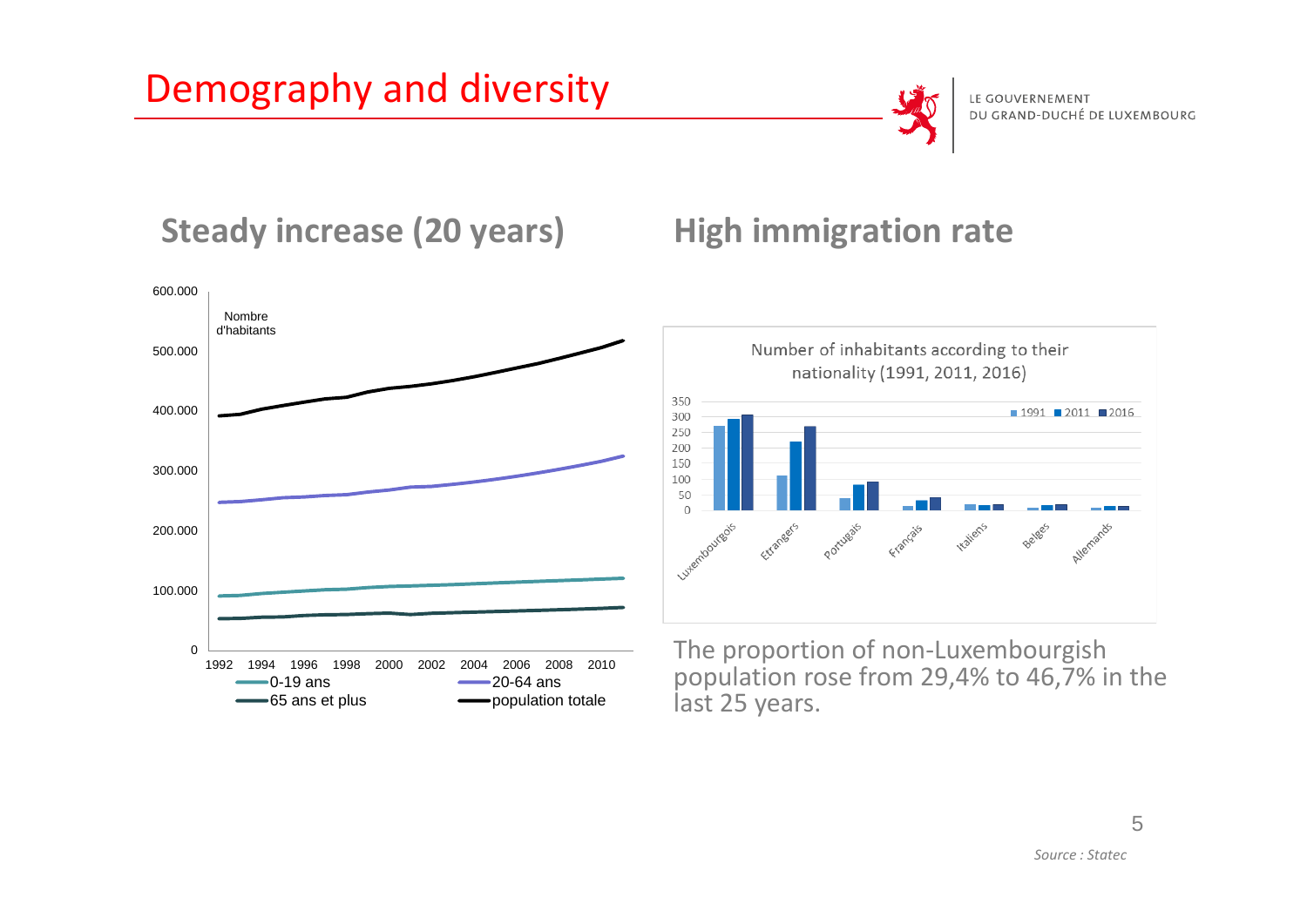

LE GOUVERNEMENT DU GRAND-DUCHÉ DE LUXEMBOURG

### THE LUXEMBOURG HEALTH CARE SYSTEM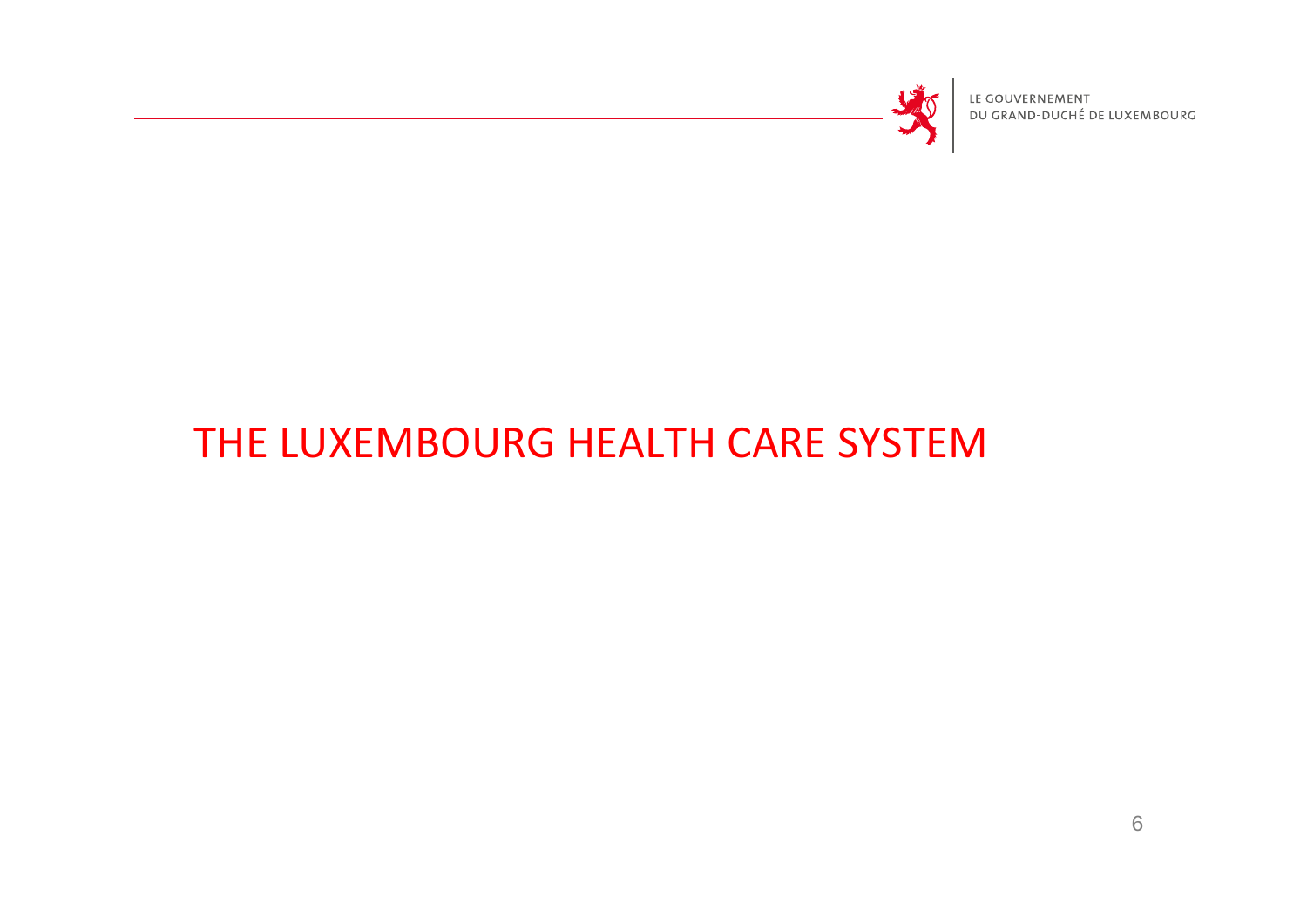

| <b>Hospital facilities</b>                                                                          | <b>Beds</b> | <b>Beds/1000</b><br>pop |
|-----------------------------------------------------------------------------------------------------|-------------|-------------------------|
| 4 acute hospitals                                                                                   | 2290        |                         |
| 2 acute specialty hospitals<br>Cardiac surgery and interventional cardiology<br>Radiotherapy        | 27          | 4,24                    |
| 1 Hospice                                                                                           | 15          |                         |
| <b>Physical Rehabilitation</b><br>1 national center (RHZ: 72 beds)<br>In acute hospitals (105 beds) | 177         | 0,32                    |
| 1 mental health rehabilitation center                                                               | 237         | 0,43                    |
| <b>Total</b>                                                                                        | 2746        | 5,00                    |

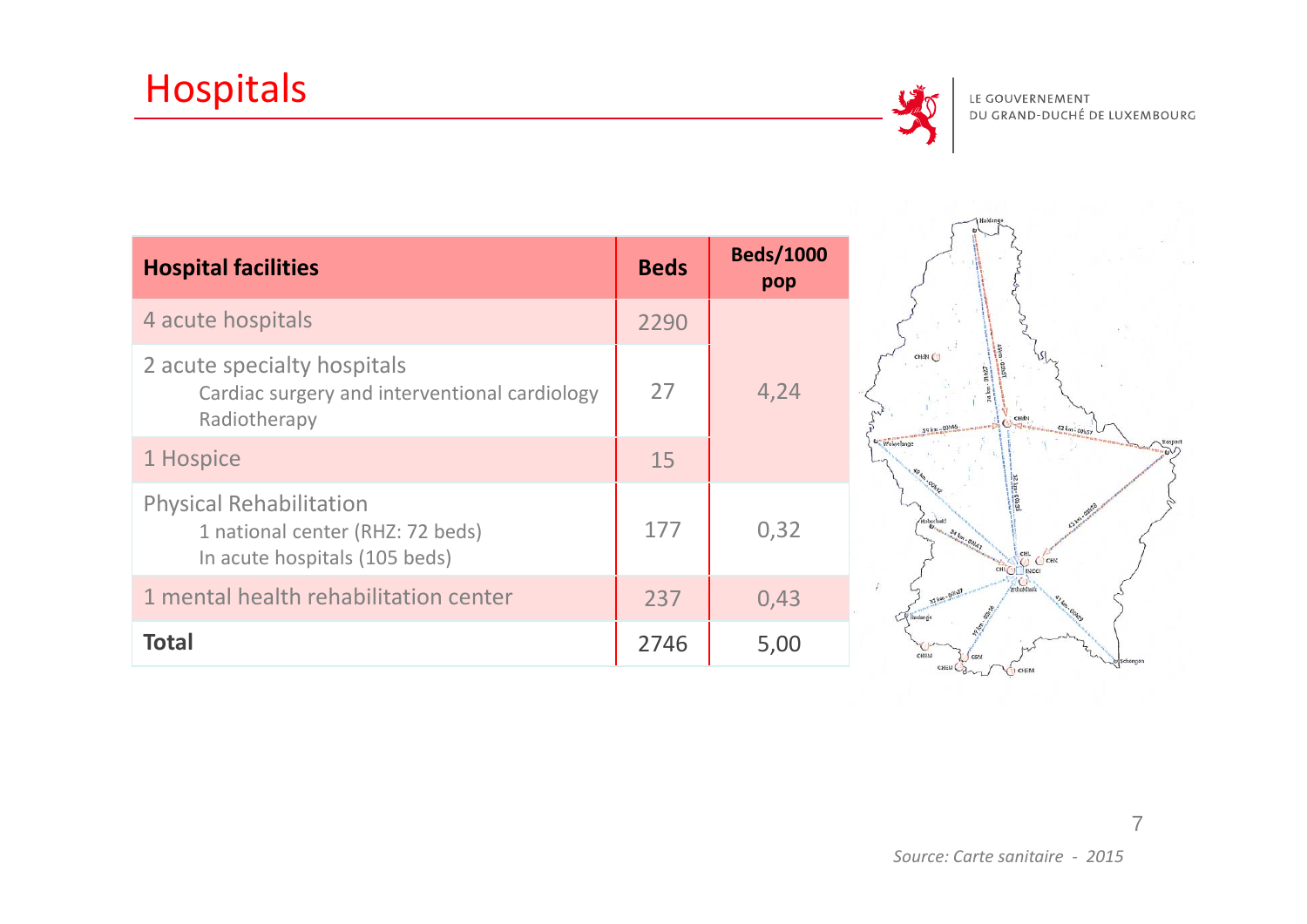#### Medical doctors



LE GOUVERNEMENT DU GRAND-DUCHÉ DE LUXEMBOURG

- $\blacktriangleright$  **Physicians:**
	- ‒ Certified and trained abroad (mostly in FR, BE, DE)
	- ‒ Automatic licence for practice in Lxb, no numerus clausus
	- ‒ Mandatory collective contract with the CNS
	- ‒ National fee schedule for medical services
	- ‒ Tripartite fee negociations.
- $\blacktriangleright$  1656 practicing physicians (2.8/1000 population) in 2015, of which:
	- ‒ 69.9% specialists et 30.1% general practitionners
	- ‒ Most specialists (ca. 900) are affiliated to <sup>a</sup> hospital.



#### 5.5. Generalists and specialists as a share of all doctors, 2013 (or nearest year)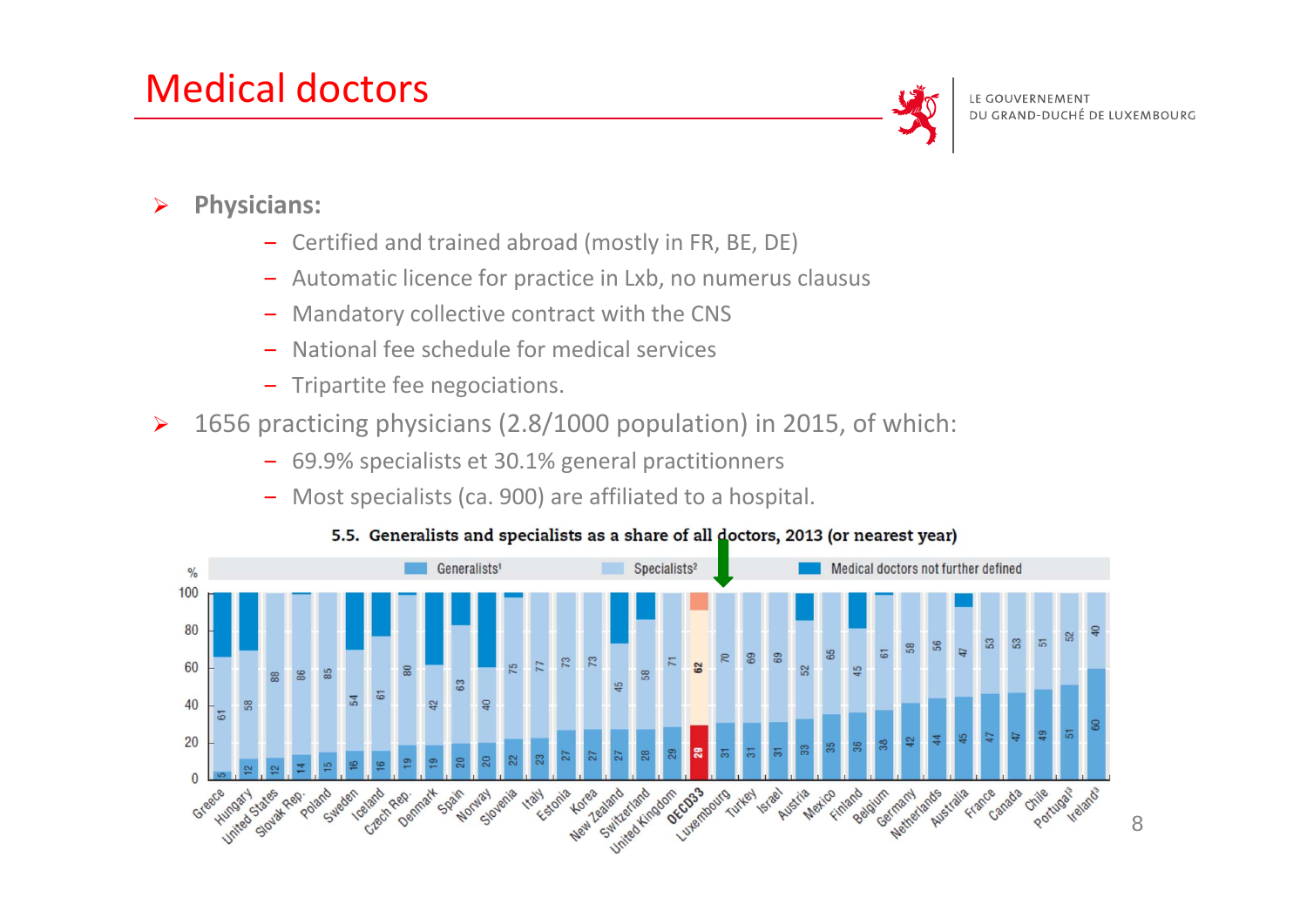



#### ▶ Increase of reserve from 10% to over20% in 2018

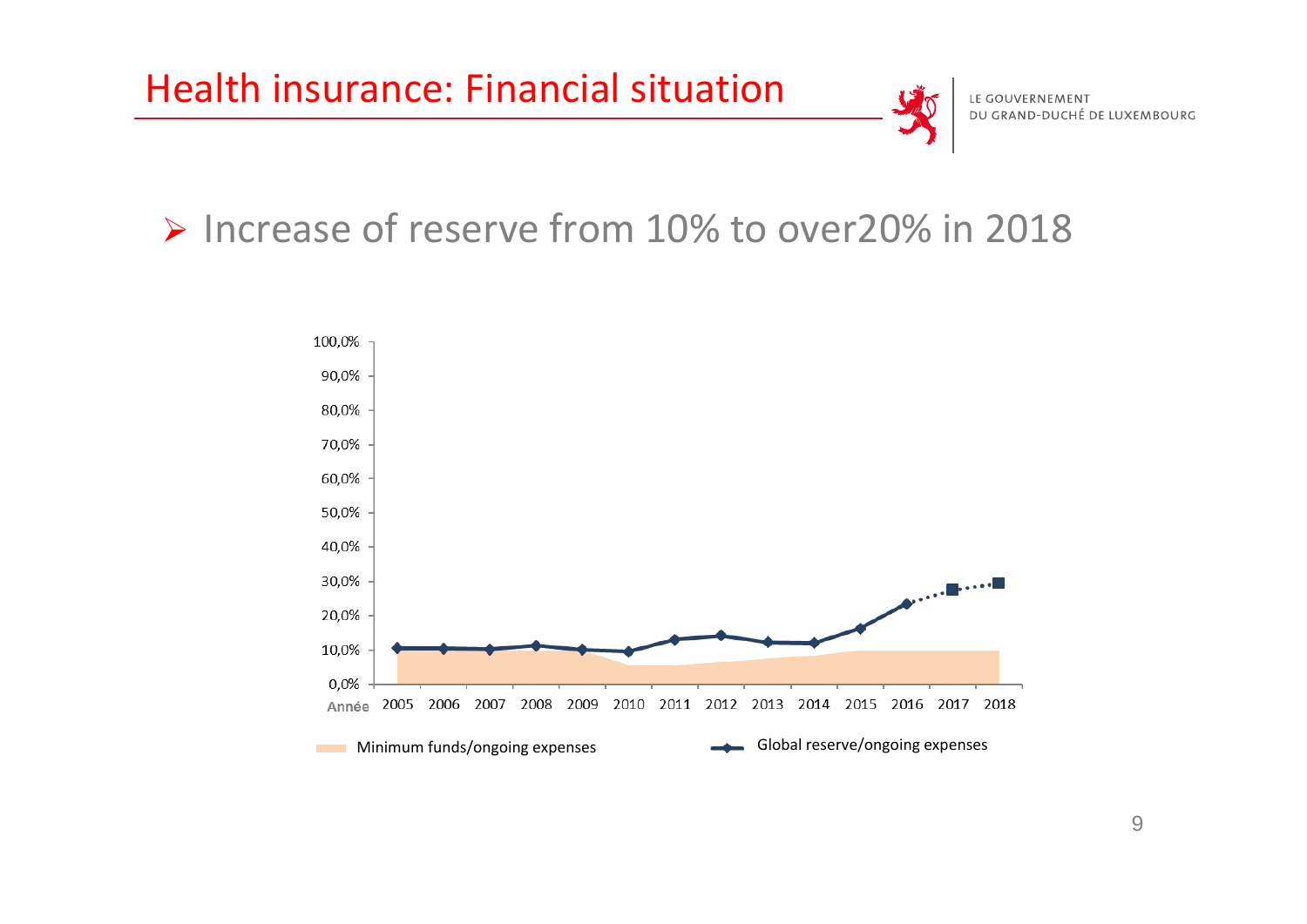#### Hospital financing



- $\triangleright$  Same rules for all hospitals
- > In-patient nursing care: Financing based on PRN (Projet de recherche en Nursing) calculation tool
	- $\bullet$ ● PRN : measures the *required* nursing and care time for in-patients.
- ▶ Out-patient nursing and professional care:
	- •norms agreed between the health insurance fund and the hospital federation
	- $\bullet$ negociations
- > Physicians: fee for service, separate billing system
- Flat rates for some types of activities (extra‐renal epuration, …)
- Annual quality bonus (up to 2% of hospital budget) for participation in national quality programme.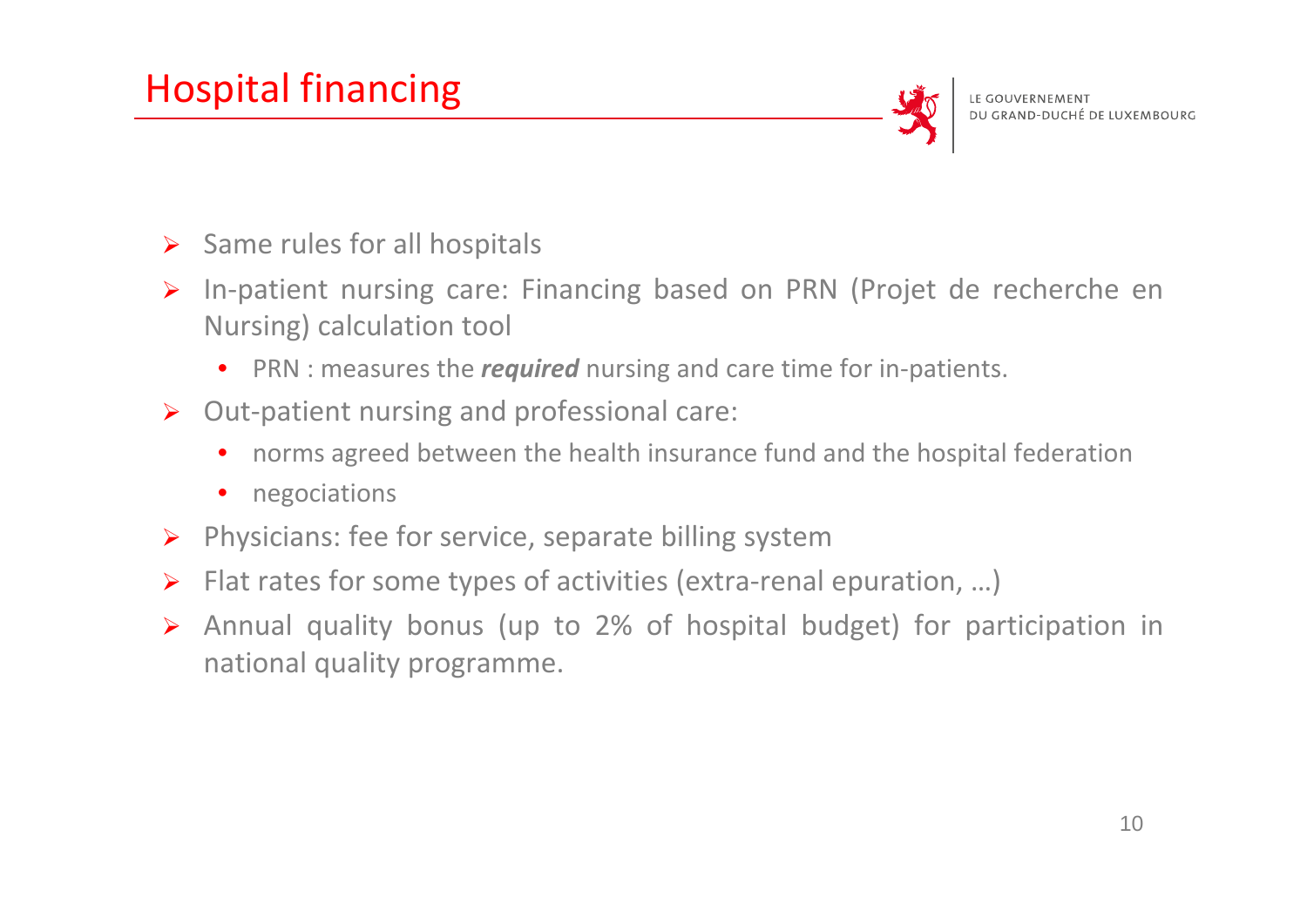#### Luxembourg social‐welfare model (1/3)

- Extended **solidarity**, covering employment, health, and other benefits
- $\blacktriangleright$  Various **institutions** in charge of the social and health benefits coverage :
	- •l'assurance maladie‐maternité,
	- •l'assurance accidents/maladies professionnelles
	- •**•** l'assurance pension
	- •**·** l'assurance dépendance
	- •les prestations familiales et les assistances sociales
	- •**·** les prestations de chômage
	- •**•** le revenu minimum garanti
- **EXED Mandatory affiliation** for all economically active persons (employed, selfemployed or recipients of replacement benefits) and their dependents

#### **Population covered**:

- $\bullet$ 518 168 residents in 2014 (94,3% resident population)
- •● 254 894 non-residents in 2014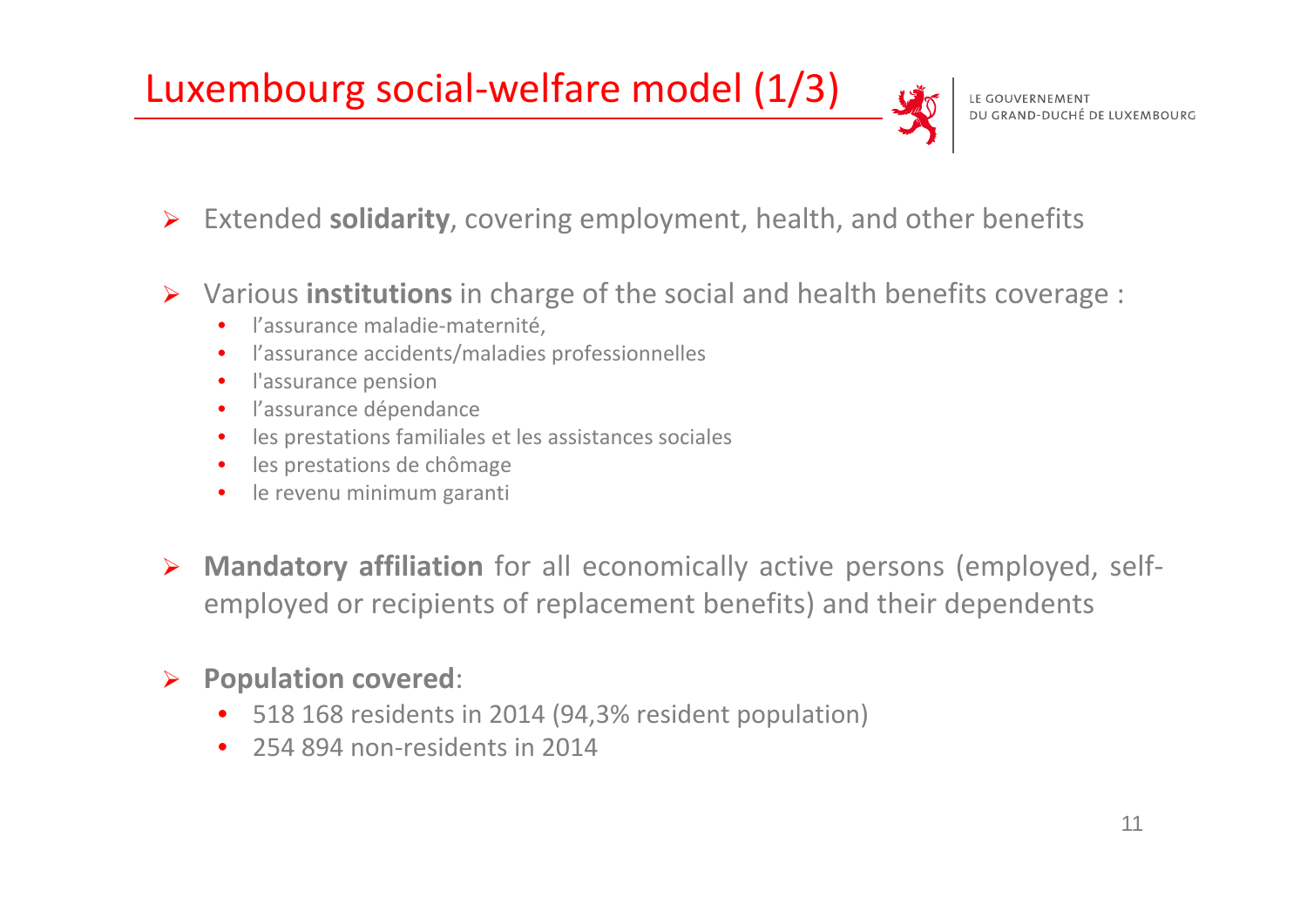#### Luxembourg social‐welfare model (2/3)

 $E + f$ ir meng Gesondheet

#### $\blacktriangleright$ **Fundamental principles for the delivery of health care services:**

- •**Unlimited access** to quality health care – no discrimination – solidarity
- •**Free choice** of health provider, direct access to specialized care and services, no gate‐keeping
- • Strong **health promotion** and **preventative care programmes** inbedded in the system.



Extrait «Vers un plan national santé : vers un plan cancer», Conférence nationale Santé, 2009 et Rapport général sur la sécurité sociales 2011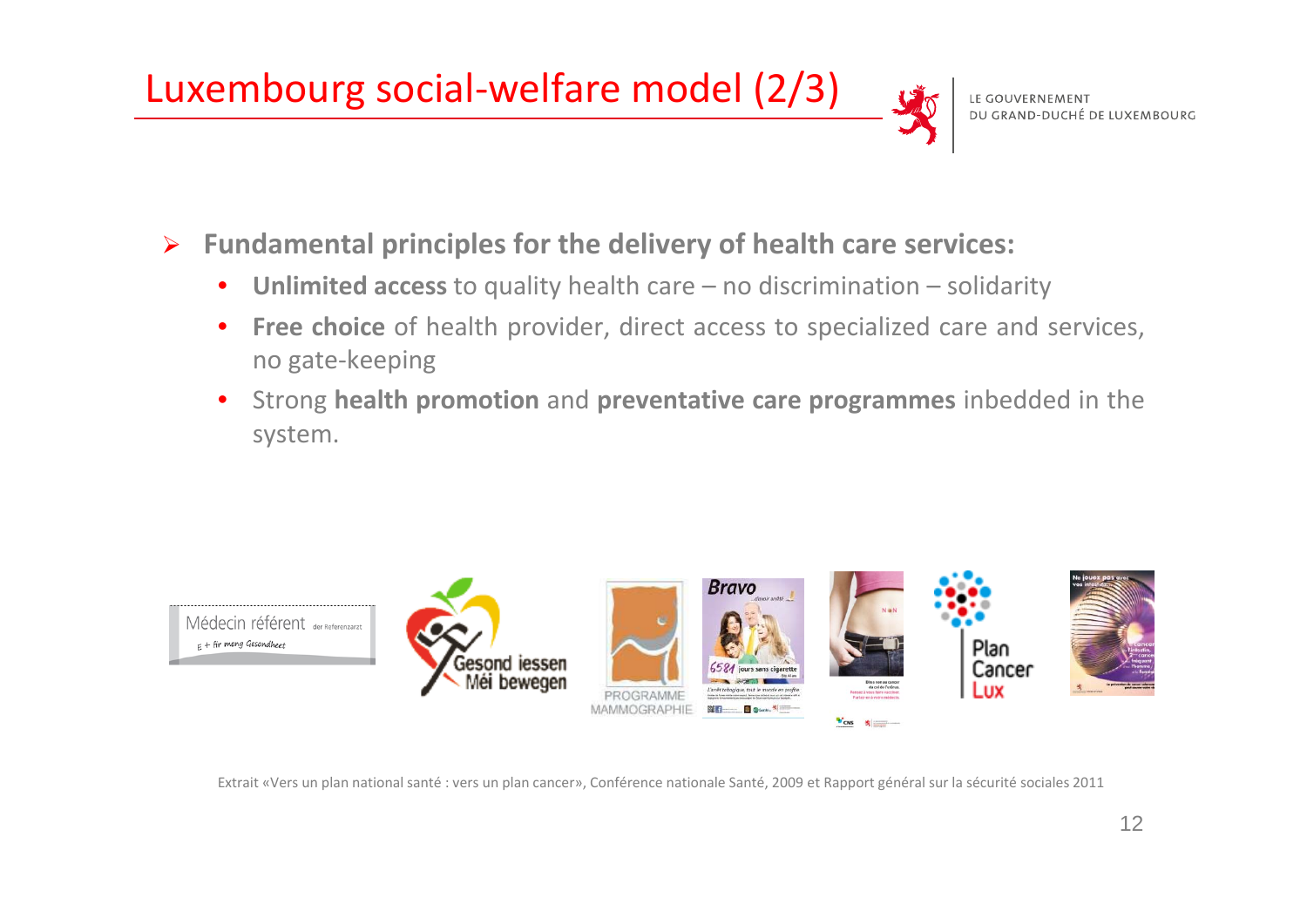#### Luxembourg social‐welfare model (3/3)

- **National statutory health insurance**: Caisse Nationale de Santé
- $\blacktriangleright$ Mission: **Equitable access to quality healthcare for all**
- $\blacktriangleright$  Health insurance **law**:
	- $\bullet$  Health services should maintain, restore, or improve the health of affiliated people, as well as their ability to work and face their personal needs
	- $\bullet$ Optimal coverage of the population should be reached
	- $\bullet$  A comprehensive basket of health services should be offered, within the limits of « what is needed and necessary »
	- $\bullet$ • Free choice of the health care provider is guaranteed, unless for the provision of urgent and out‐of‐duty care
- **Minimal role of the private health insurance market**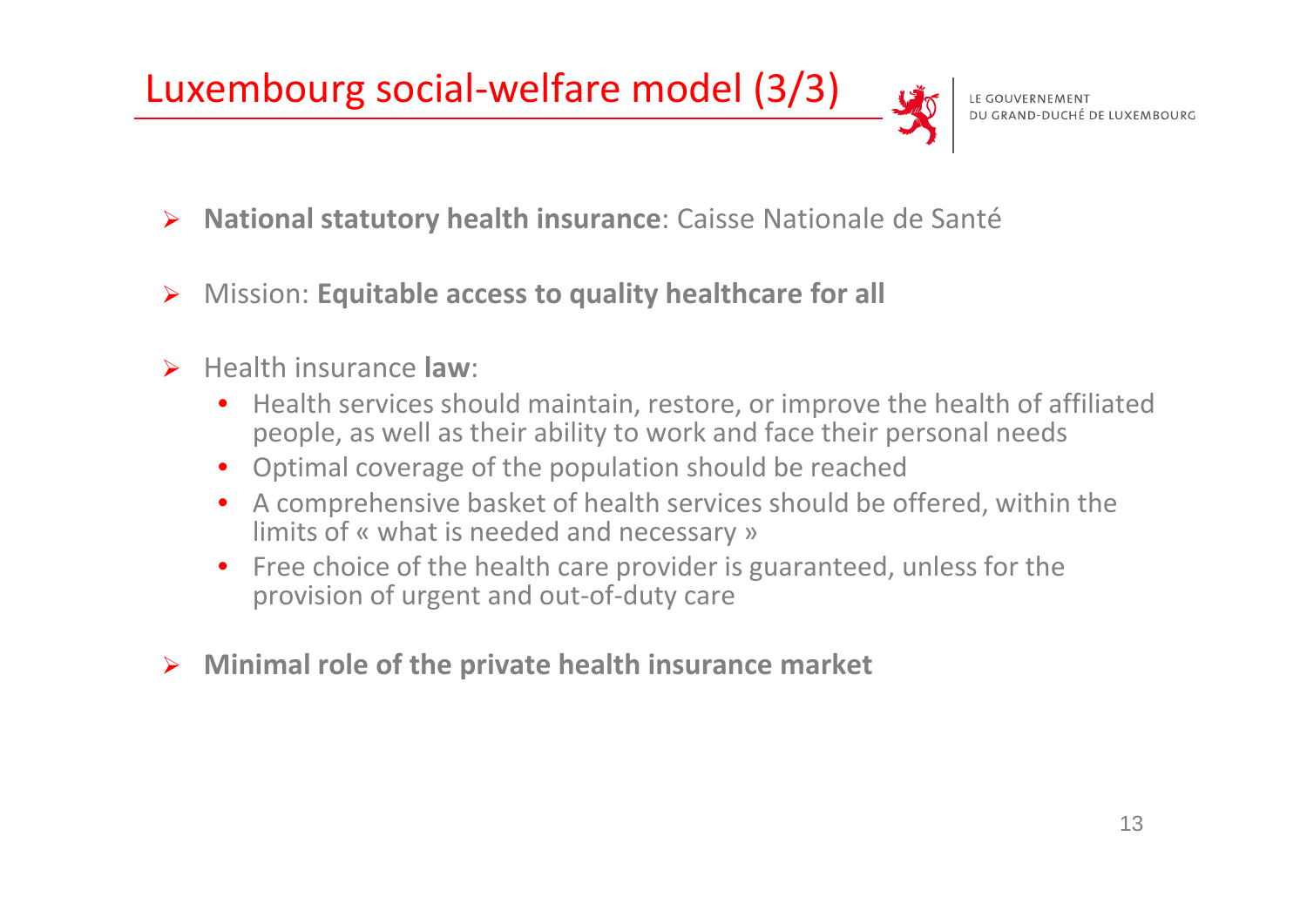

LE GOUVERNEMENT<br>DU GRAND-DUCHÉ DE LUXEMBOURG

### POPULATION HEALTH STATUS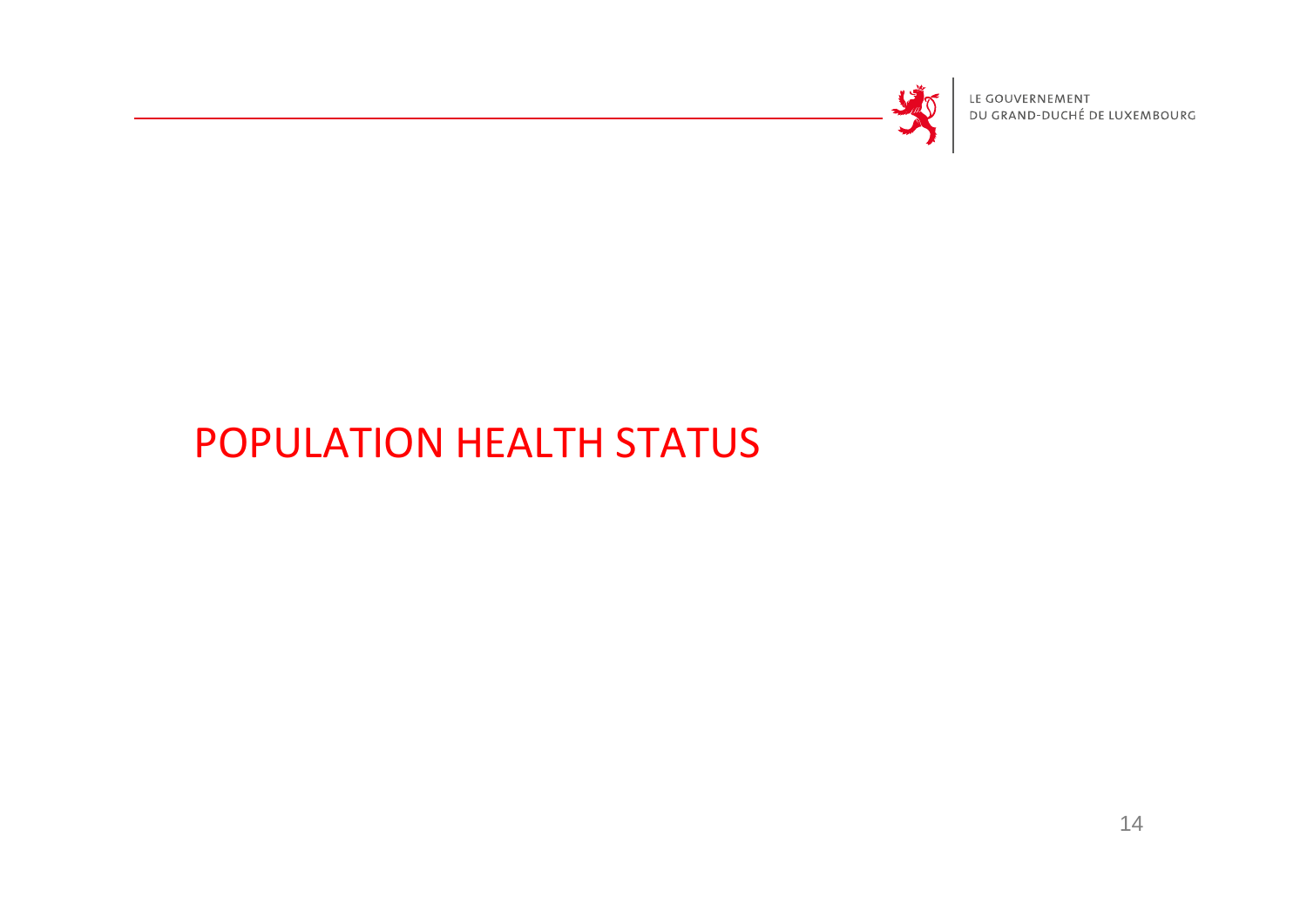

#### Most frequent **mortality** causes:

| <b>Mortality causes - 2014</b><br>(standardized rates / 100 000 inhabitants) | Luxembourg | <b>France</b> | Mean EU |
|------------------------------------------------------------------------------|------------|---------------|---------|
| #1 Cardiovascular diseases                                                   | 296,9      | 202,9         | 373,6   |
| #2 Cancer                                                                    | 260,7      | 245,4         | 261,5   |
| Transport accident                                                           | 6,0        | 5,1           | 5,8     |

#### **Life expectancy,** healthy life years at birth, and ageing population :

|                                                    | Luxembourg | <b>France</b> | <b>Belgium</b> | Germany | Mean EU |
|----------------------------------------------------|------------|---------------|----------------|---------|---------|
| Life expectancy at birth, both sexes, 2015 (years) | 82,4       | 82,4          | 81,1           | 80,7    | 80,6    |
| Healthy life years, 2015 (males)                   | 63,7       | 62,6          | 64,4           | 65,3    | 62,6    |
| Healthy life years, 2015 (females)                 | 60,6       | 64,6          | 64,0           | 67,5    | 63,3    |
| <b>Population Structure 2016</b>                   |            |               |                |         |         |
| Population aged 65 and over (%)                    | 14,2       | 18,8          | 18,2           | 21,1    | 19,2    |
| Population aged 80 and over (%)                    | 4,0        | 5,9           | 5,5            | 5,8     | 5,4     |

*Data source: Eurostat*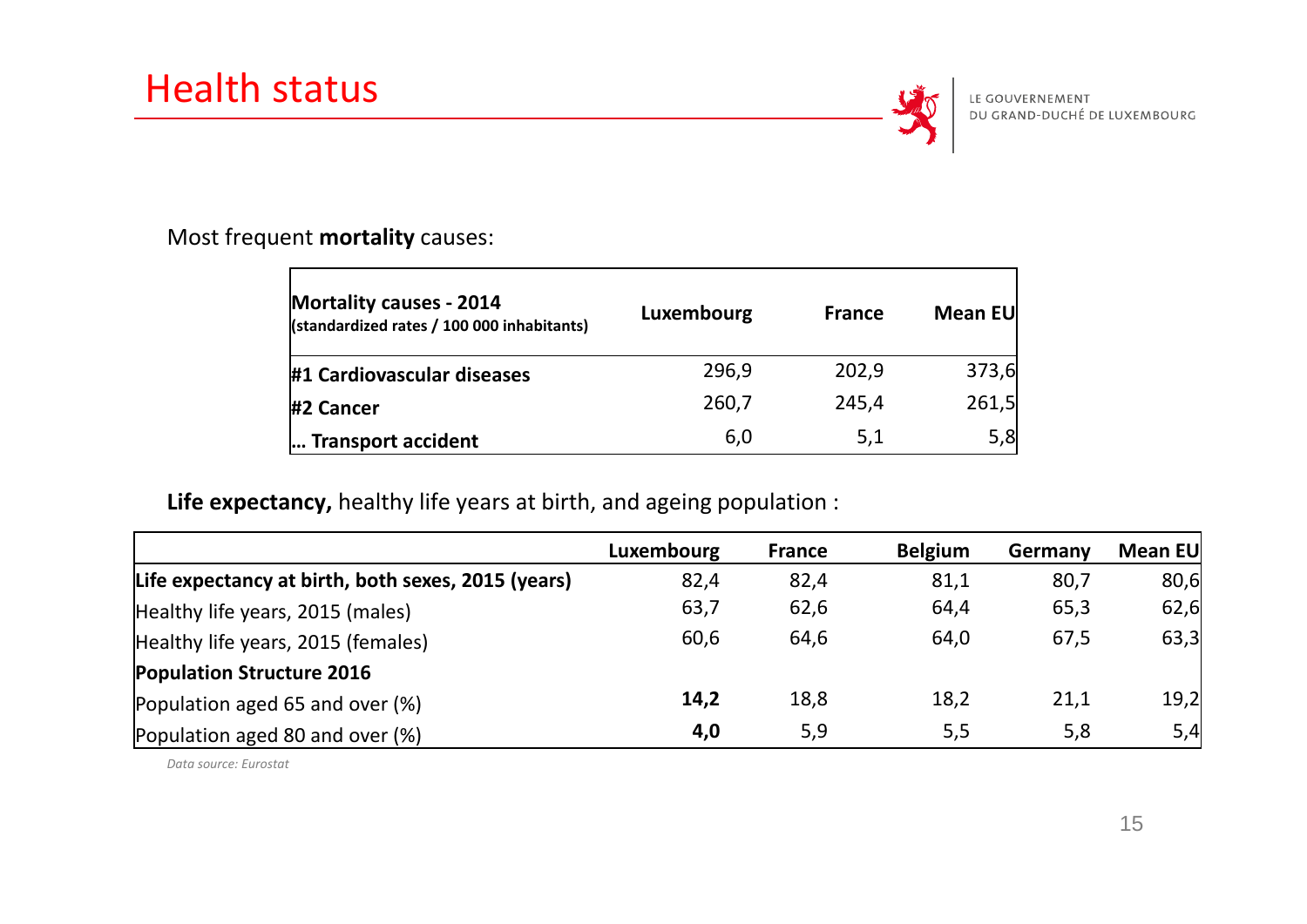

Evolution of viral hepatitis related hospitalisation



Luxembourg average hospitalisation cases (2014)

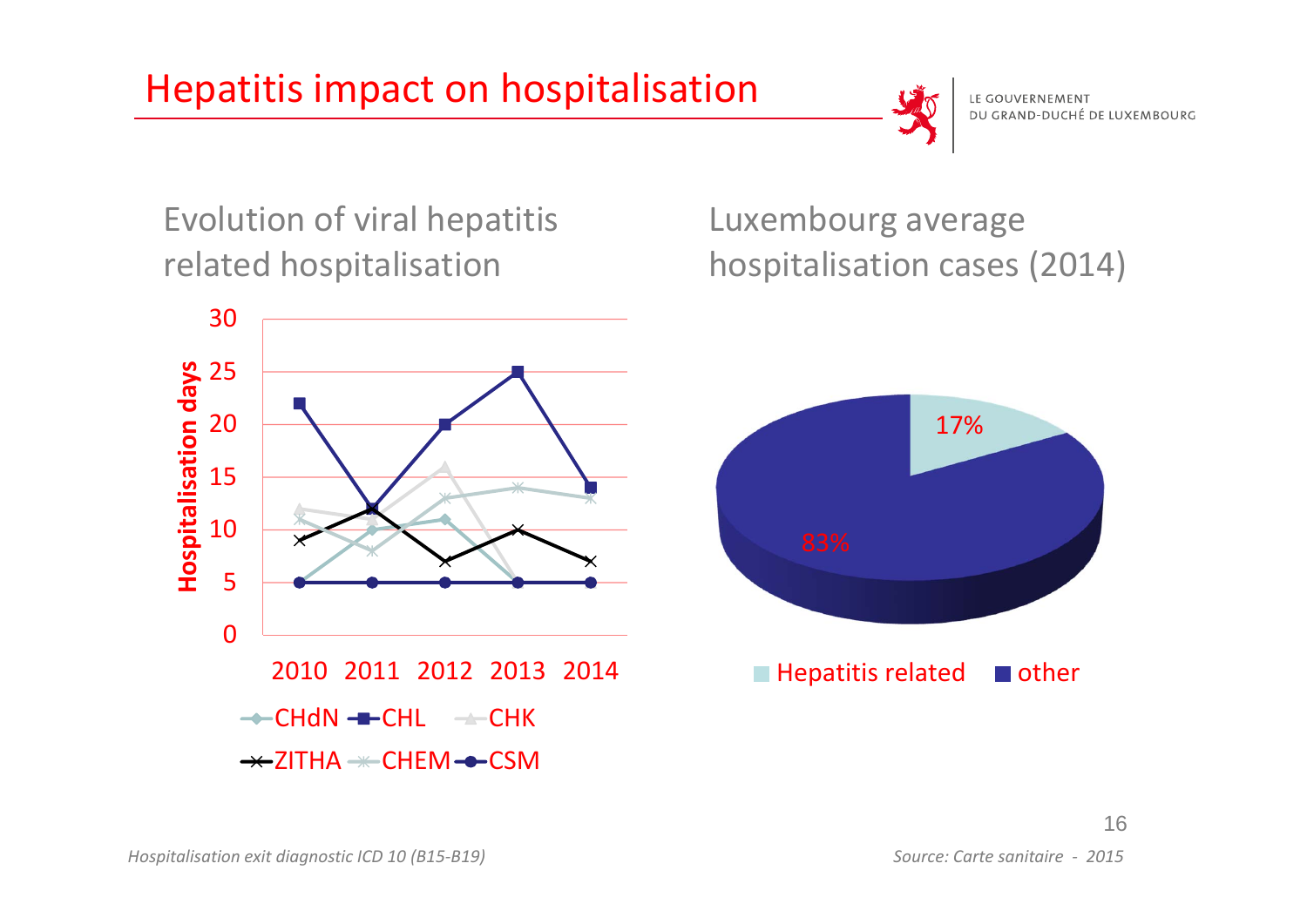

B16: acute hepatitis B

B17: Other acute viral hepatitis

B18: Chronic viral hepatitis

B19: Unspecified viral hepatitis

17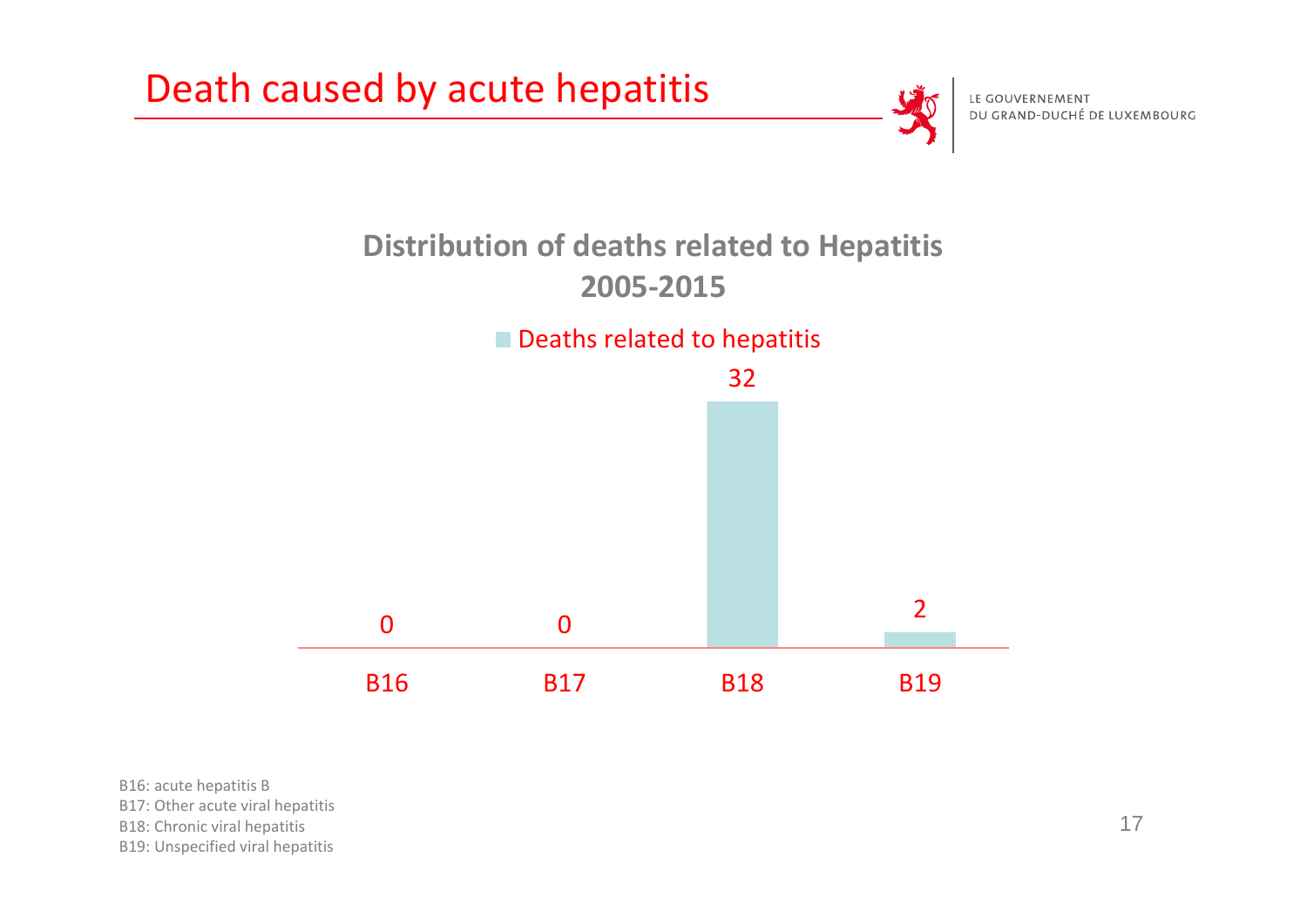

LE GOUVERNEMENT DU GRAND-DUCHÉ DE LUXEMBOURG

## LUXEMBOURG HEALTH CARE SYSTEM: EXPENDITURE AND COST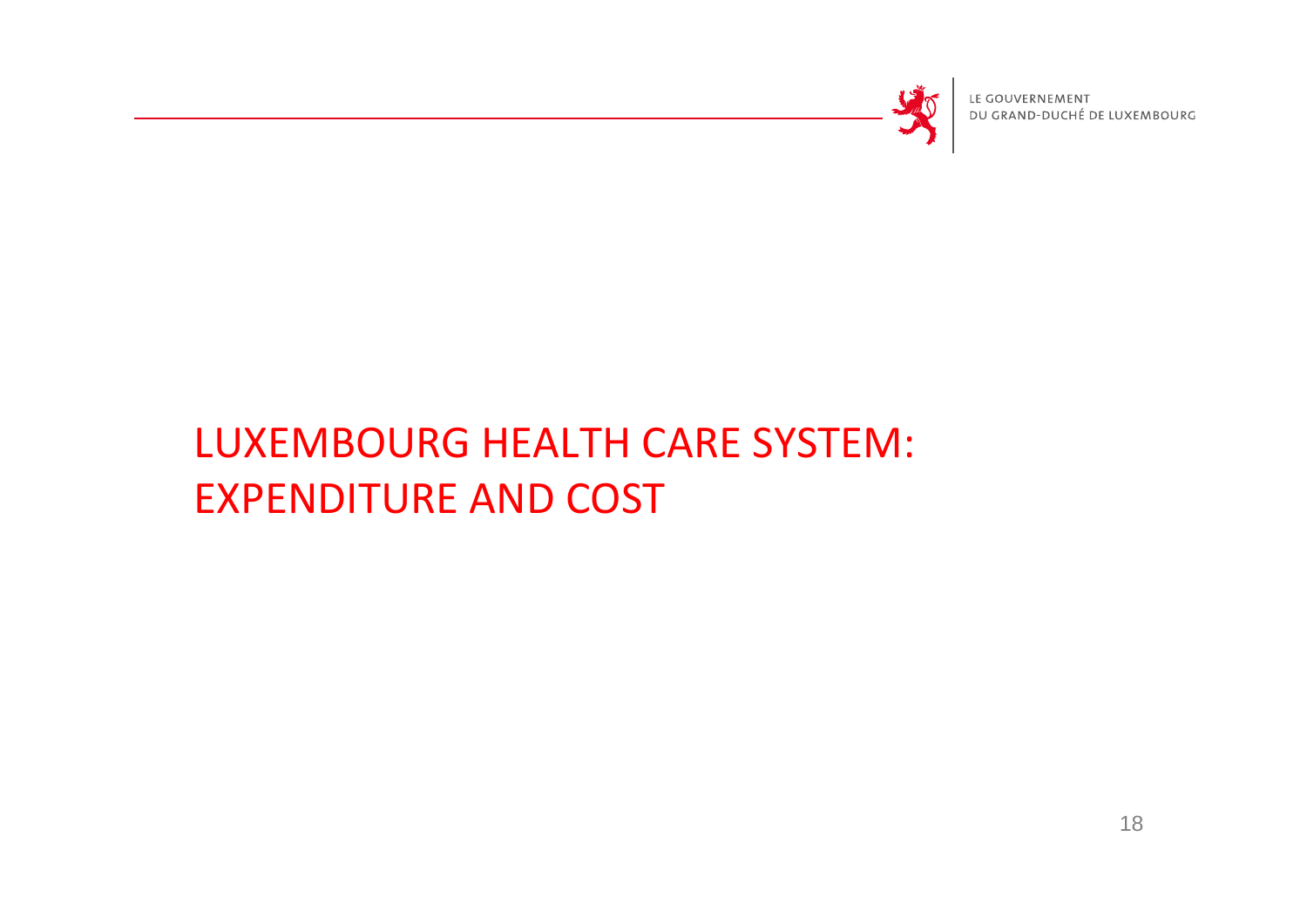



- $\blacktriangleright$ **Annual total health expenditures per capita: 4'808 USD PPP**
- **83% of total health expenditures are covered by public money (48% in the US**)



#### 9.8. Expenditure on health by type of financing, 2013 (or nearest year)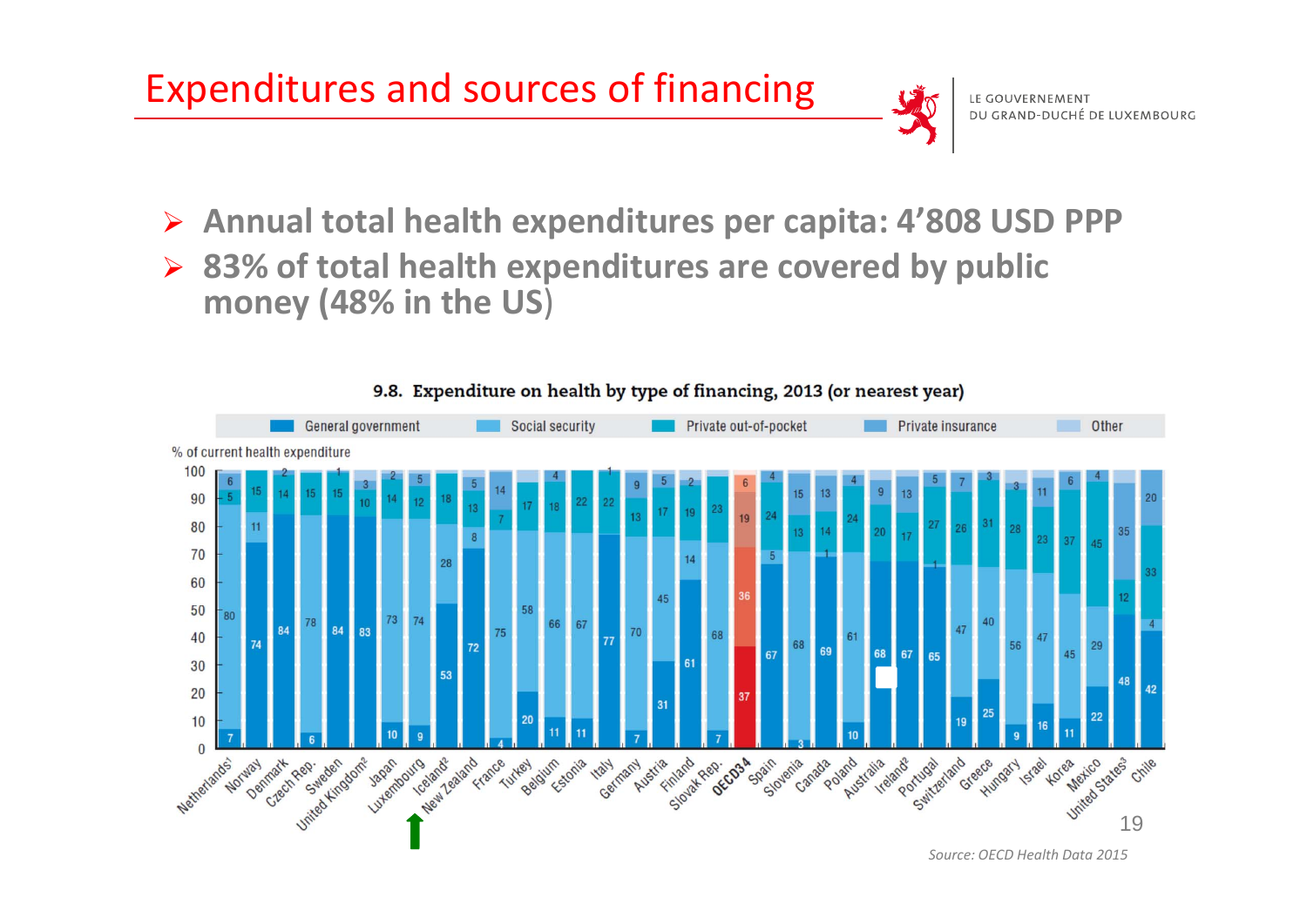



LE GOUVERNEMENT DU GRAND-DUCHÉ DE LUXEMBOURG

# **Total foreseen expenses 2018** 15.009.801.608 €

## **Distribution of health expenses 2018**

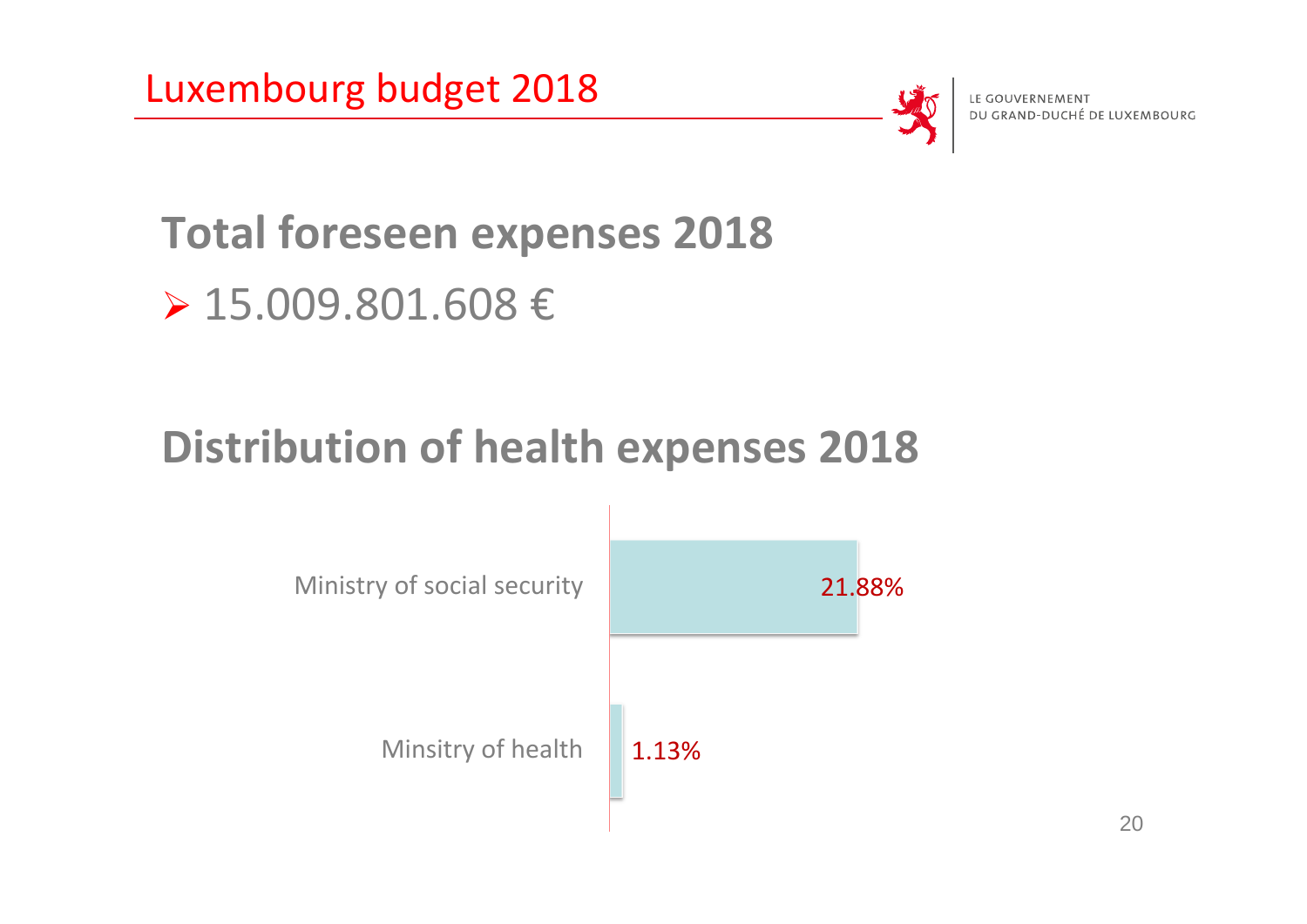## THANK YOU FOR YOUR ATTENTION

Jean‐Claude Schmit, MD, PhD, MBA Directeur de la Santé / chief medical officer Direction de la Santé Ministry of Health

jean-claude.schmit@ms.etat.lu

Thank you for the preparation of slides to Dr. F. Berthet and Dr. T. Dentzer

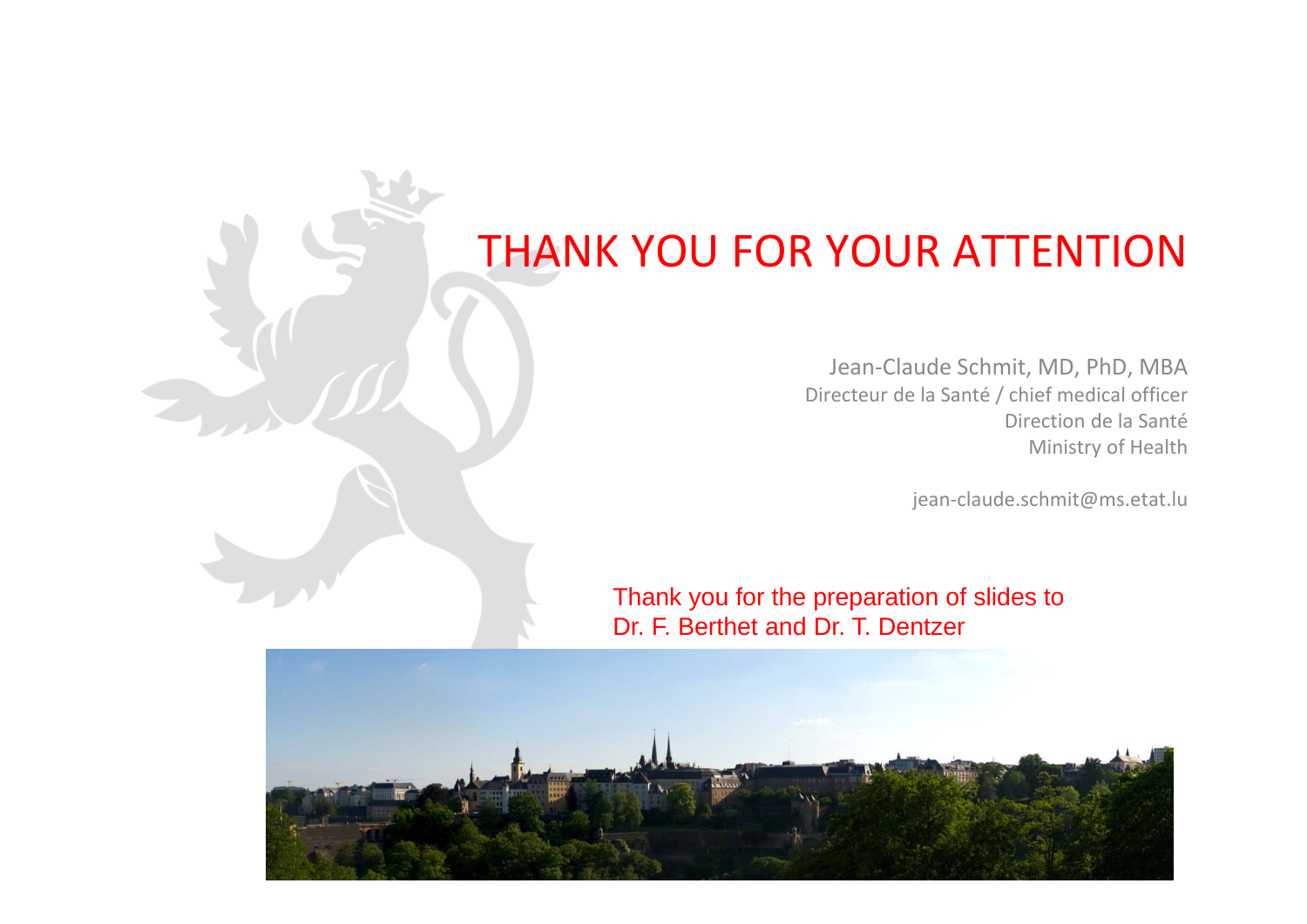

#### **Luxembourg has <sup>a</sup> performant health sector**

- 4 general hospitals and 5 specialised hospitals (2 for acute care and 3 for re‐education)
- Single payer: Compulsory public health system that offers universal  $\mathcal I$ coverage to 98% of the population
- Freedom to choose <sup>a</sup> hospital or doctor for treatment ┓
- -1 Private health sector but is predominantly supplemental (high standard of state‐funded healthcare)
- $\boldsymbol{\tau}$ About 60% of the people living in Luxembourg opt for additional complementary mutual insurance that simply covers the gap between medical fees and reimbursed fees
- -1 Public system strives to guarantee equal treatment to all patients regardless of their financial or social status
- One of the most comprehensive, generous (3 $rd$ ) and best systems in the  $\mathcal I$ world



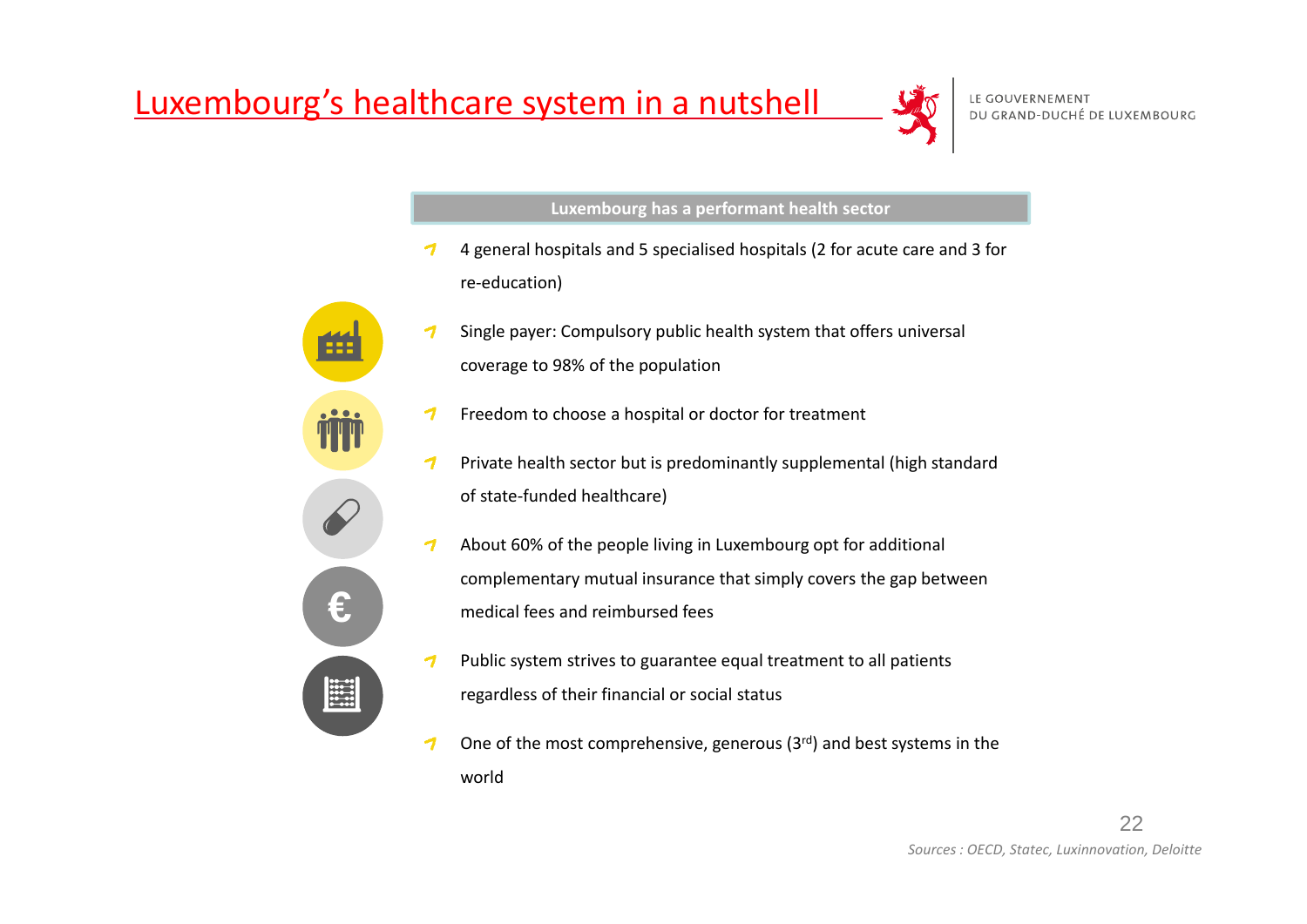#### Hepatitis in Luxembourg



## Evolution of Hospitalisation

| <b>Hospitals</b> |                           | 2010  | 2011  | 2012           | 2013  | 2014           |
|------------------|---------------------------|-------|-------|----------------|-------|----------------|
| <b>CHdN</b>      | Hospitalisation<br>(days) | < 5   | 10    | 11             | 5     | 5              |
|                  | % of total stays          | 6,7%  | 17,5% | 15,9%          | 8,5%  | 11,6%          |
| <b>CHL</b>       | Hospitalisation<br>(days) | 22    | 12    | 20             | 25    | 14             |
|                  | % of total stays          | 36,7% | 21,1% | 29%            | 42,4% | 32,6%          |
| <b>CHK</b>       | Hospitalisation<br>(days) | 12    | 11    | 16             | < 5   | 5<             |
|                  | % of total stays          | 20%   | 19,3% | 23,2%          | 5,1%  | 7%             |
| <b>ZITHA</b>     | Hospitalisation<br>(days) | 9     | 12    | $\overline{7}$ | 10    | $\overline{7}$ |
|                  | % of total stays          | 15%   | 21,1% | 10,1%          | 16,9% | 16,3%          |
| <b>CHEM</b>      | Hospitalisation<br>(days) | 11    | 8     | 13             | 14    | 13             |
|                  | % of total stays          | 18,3% | 14%   | 18,8%          | 23,7% | 30,2%          |
| <b>CSM</b>       | Hospitalisation<br>(days) | < 5   | < 5   | < 5            | < 5   | < 5            |
|                  | % of total stays          | 3,3%  | 7%    | 2,9%           | 3,4%  | 2,3%           |
| <b>Total</b>     |                           | 60    | 57    | 69             | 59    | 43<br>23       |